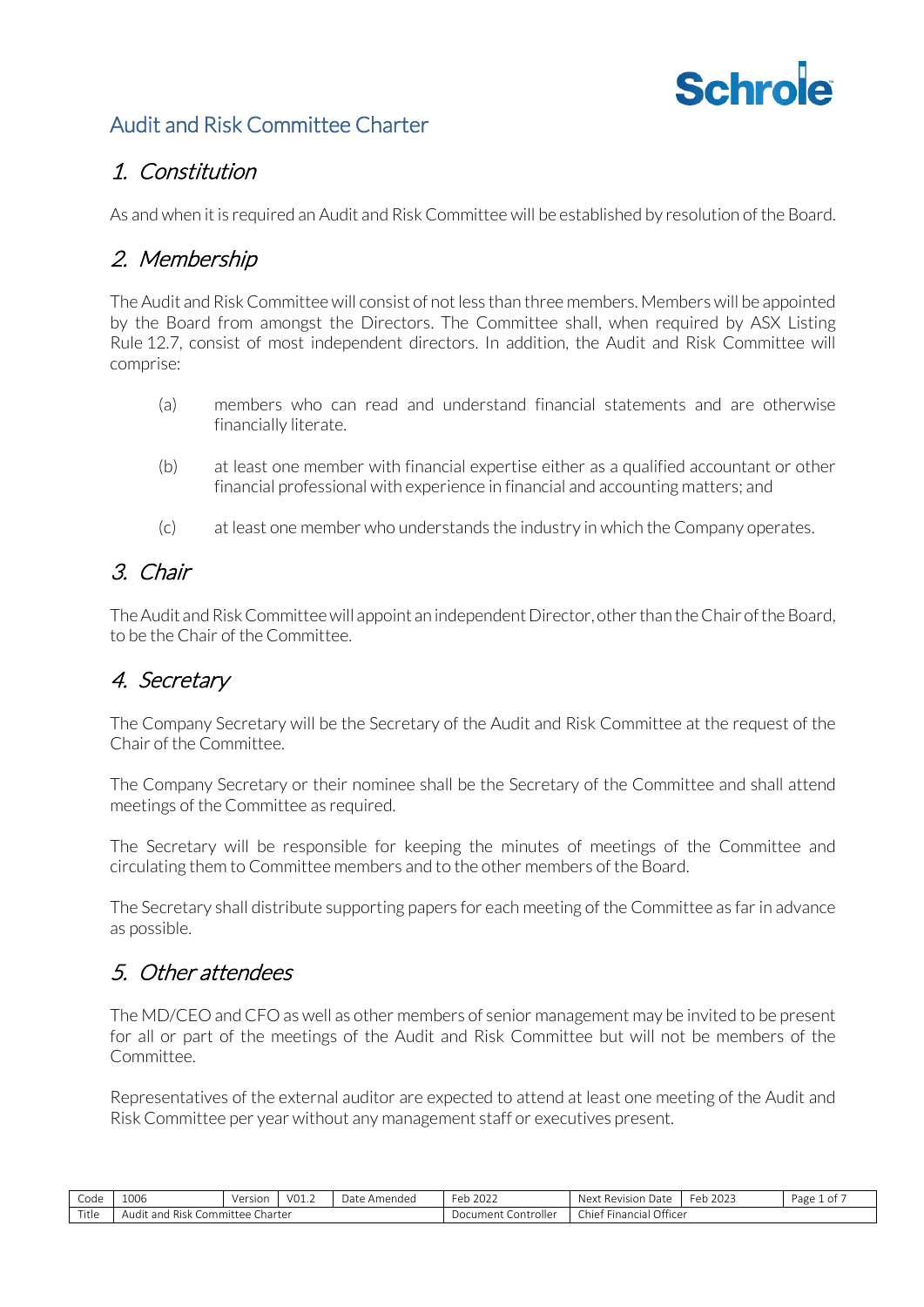# **Schrole**

# 6. Quorum

A quorum will be two members.

# 7. Meetings

Audit and Risk Committee meetings will be held not less than four times a year to enable the Committee to undertake its role effectively.

In addition, the Chair is required to call a meeting of the Audit and Risk Committee if requested to do so by any member of the Audit and Risk Committee, the CEO, or the external auditor.

Where deemed appropriate by the Chair of the Committee, meetings and subsequent approvals and recommendations can be implemented by a circular written resolution or conference call.

Decisions will be based on most votes with the Chair having a casting vote.

The Committee Chair, through the Secretary, will prepare a report of the actions of the Committee to be included in the Board papers for the next Board meeting.

Minutes of each meeting are included in the papers for the next full Board meeting after each Committee meeting.

# 8. Authority

The Audit and Risk Committee is authorised by the Board to investigate any activity within its charter. The Audit and Risk Committee will have access to management and auditors (external) with or without management present and has rights to seek explanations and additional information. It is authorised to seek any information it requires from any employees and all employees are directed to cooperate with any request made by the Audit and Risk Committee.

# 9. Reporting procedures

The Audit and Risk Committee will keep minutes of its meetings. As outlined above, the Secretary shall circulate the minutes of the meetings of the Committee to all members of the Committee for comment and change before being signed by the Chair of the Audit and Risk Committee and circulated to the Board with the Board papers for the next Board meeting. The minutes are to be tabled at the Board meeting following the Audit and Risk Committee meeting along with any recommendations of the Committee.

# 10. Responsibilities of the Audit and Risk Committee

The Audit and Risk Committee is responsible for reviewing the integrity of the Company's financial reporting and overseeing the independence of the external auditors. In particular, the Audit and Risk Committee has the following duties:

## 10.1 Financial statements

(a) To review the audited annual and half yearly financial statements and any reports which accompany published financial statements before submission to the Board, recommending their approval, focusing particularly on:

| Code  | 1006                                                   | Version | VO1.2 | -<br>Date<br>' Amended | Feb<br>222<br>ZUZZ            | ۲۷۵ ا<br>Revision<br>Date<br>ivex. | 2023<br>⊦eb | Page<br>-- |
|-------|--------------------------------------------------------|---------|-------|------------------------|-------------------------------|------------------------------------|-------------|------------|
| Title | $\cdots$<br>Charter<br>- Risk Committee<br>. Audit and |         |       |                        | <b>Controller</b><br>Document | Financial Officer<br>Chief         |             |            |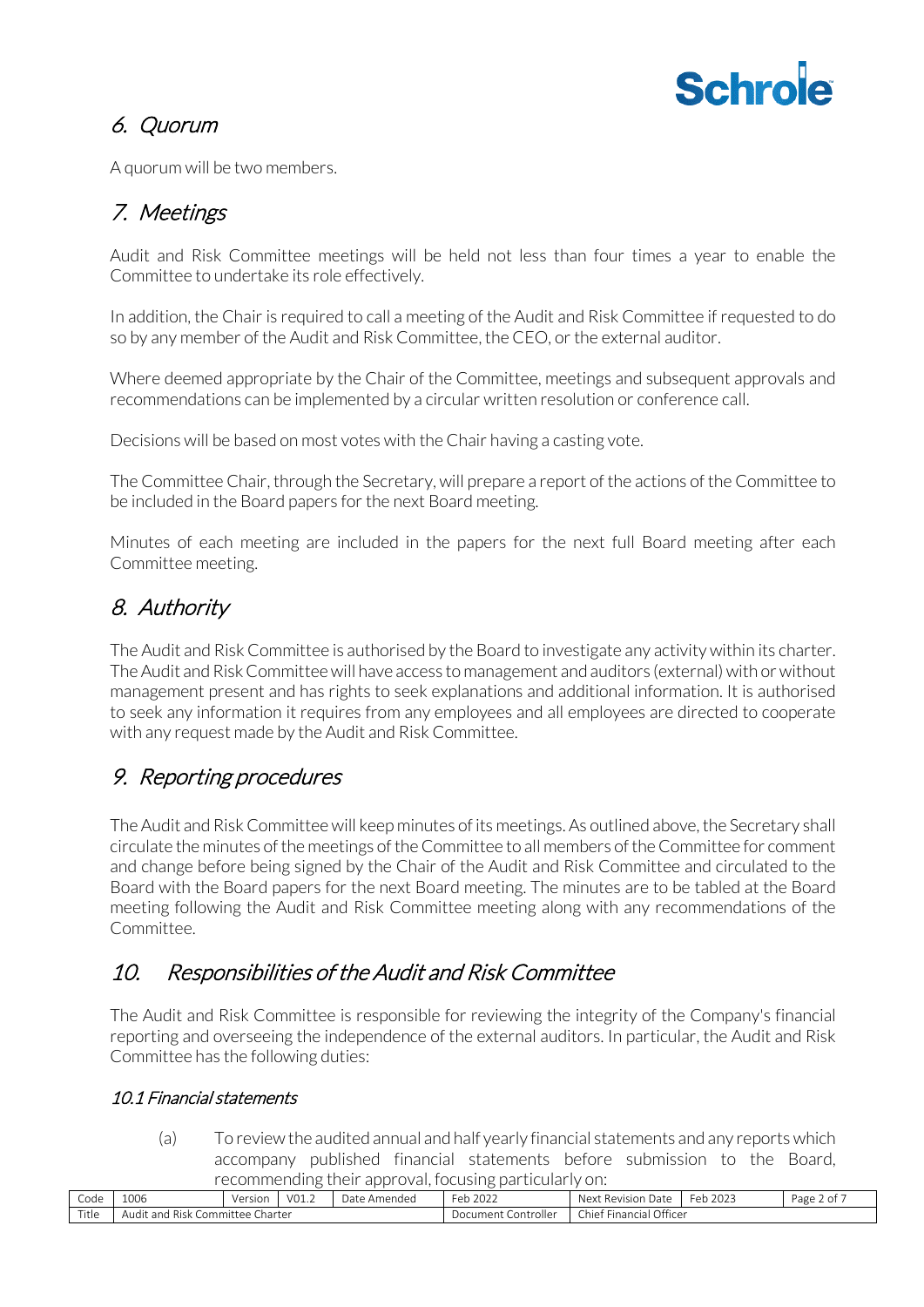

- (i) any changes in accounting policies and practices.
- (ii) major judgmental areas.
- (iii) significant adjustments, accounting and financial reporting issues resulting from the external audit.
- (iv) compliance with accounting policies and standards; and
- (v) compliance with legal requirements.
- (b) If the Company has a public accountant, to review the evaluation by management of factors related to the independence of the Company's public accountant and to assist them in the preservation of such independence.
- (c) To oversee management's appointment of the company's public accountant if one is required.

## 10.2 Periodic corporate reports

To develop, maintain and review the process to verify the integrity of any periodic corporate reports (including annual directors' reports, quarterly activity reports, quarterly cash flow reports, and sustainability reports) the Company releases to market that are not audited or reviewed by an external auditor.

### 10.3 Related party transactions

To monitor and review the propriety of any related party transactions.

#### 10.4 External audit function

- (a) To recommend to the Board the appointment of the external auditor.
- (b) Each year, to review the appointment of the external auditor, their independence, the fees payable to the auditor for audit and non-audit work (if any), and any questions of resignation or dismissal.
- (c) Review the adequacy of accounting and financial controls together with the implementation of any recommendations of the external auditor in relation thereto.
- (d) Meet with the external auditors at least twice in each financial period without management being present and at any other time the Committee considers appropriate.
- (e) To discuss with the external auditor before the audit commences the nature and scope of the audit, and to ensure coordination between the external auditor and the Company's accounting staff.
- (f) To determine that no management restrictions are being placed upon external auditor.
- (g) To discuss problems and reservations arising from the interim and final audits, and any matters the auditors may wish to discuss (in the absence of management where necessary).

| Code          | 1006                                           | Version | V01.2 | $\sim$<br>Date<br>Amended | Feb $2026$             | $\sim$<br>Next<br>Revision Date | 202<br>⊢eh<br>ZUZJ<br>$\mathbf{L}$ | Page 3 or |
|---------------|------------------------------------------------|---------|-------|---------------------------|------------------------|---------------------------------|------------------------------------|-----------|
| $-1$<br>ritle | -<br>committee<br>Risk<br>Audit and<br>Charter |         |       |                           | Document<br>Controller | Financial Officer<br>-hiefٽ     |                                    |           |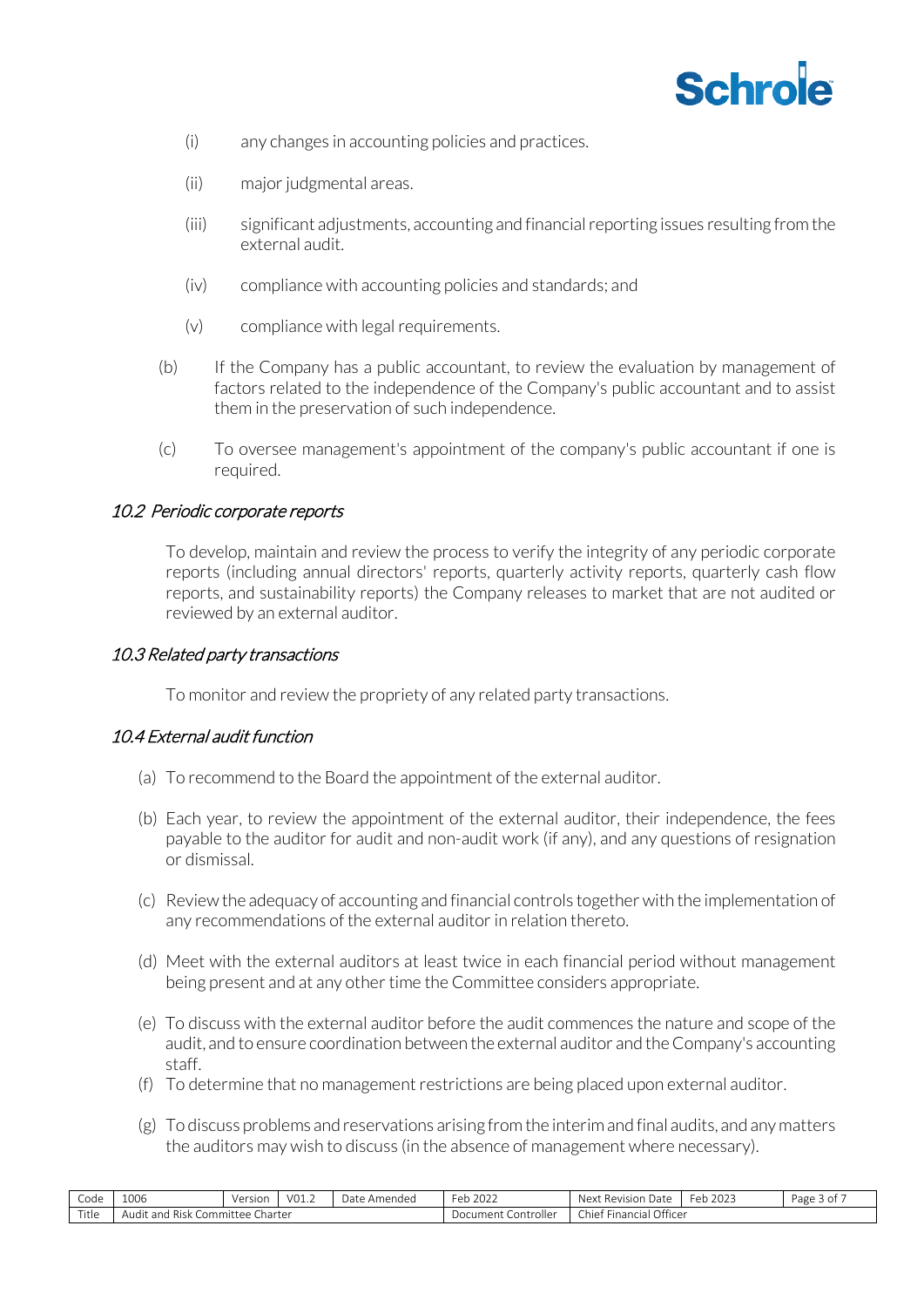

- (h) To review the external auditor's management letter and management's response.
- (i) Ensure adequate disclosure as may be required by law of the Committee's approval of all nonaudit services provided by the external auditor.
- (j) Ensure that the external auditor prepares and delivers an annual statement as to their independence which includes details of all relationships with the Company.
- (k) Receive from the external auditor, or any other regulatory body, their report on, among other things, critical accounting policies and alternative accounting treatment, prior to the filing of their audit report in compliance with the Corporations Act.

#### 10.5 Internal audit function

- (a) To recommend to the Board the appointment of an internal auditor when one is required.
- (b) When one is required, to consider the appointment of an internal auditor, the audit fee (if externally contracted) and any questions of resignation or dismissal.
- (c) When one is required, to review the appointment, remuneration, evaluation, retention, and dismissal of the chief audit executive.
- (d) Each year, to review and approve the internal auditor's charter.
- (e) To review the reporting lines of the internal audit function to ensure that the internal auditor is allowed adequate independence.
- (f) To determine that no management restrictions are being placed upon the internal audit function.
- (g) To ensure that the internal audit function is adequately resourced (including qualified personnel, funding, and equipment) so as not to impede its ability to execute its responsibilities.
- (h) To consider the major findings of the internal audit investigations and management's response.
- (i) To ensure coordination between the internal and external auditor.
- (j) To meet privately with the internal auditor on at least an annual basis.

#### 10.6 Risk management

- (a) Assessing the internal processes for determining and managing key risk areas, particularly:
	- (i) non-compliance with laws, regulations, standards, and best practice guidelines, including environmental and industrial relations laws.
	- (ii) litigation and claims; and
	- (iii) relevant business risks other than those that are dealt with by other specific Board Committees.

| Code                    | 1006              | Version                    | $\sim$<br>V01.2 | $\sim$<br>: Amended<br>Date | Feb 202∠               | $\sim$<br>Next<br>Revision Date   | 2022<br>⊬eh<br>ZUZ.<br>$\mathbf{L}$ | Page 4 or |
|-------------------------|-------------------|----------------------------|-----------------|-----------------------------|------------------------|-----------------------------------|-------------------------------------|-----------|
| <b>COLLECT</b><br>ritle | Risk<br>Audit and | --<br>Committee<br>Charter |                 |                             | Controller<br>Document | Financial Officer<br><b>Chief</b> |                                     |           |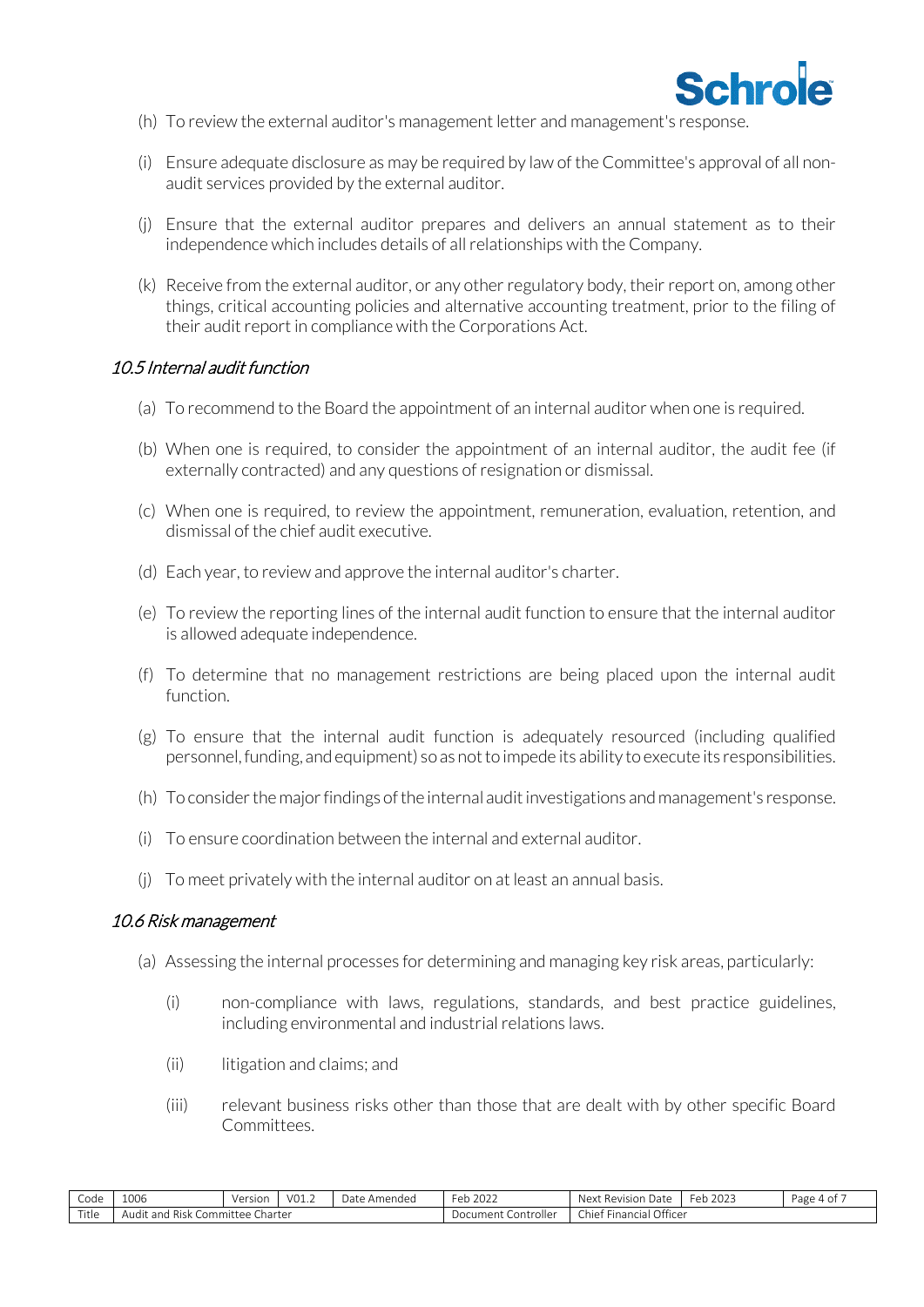

- (b) Developing and maintaining a risk register that identifies the risks to the Company and its operation and assesses the likelihood of their occurrence.
- (c) Updating the risk register periodically and presenting it to the Audit and Risk Committee for its consideration at least twice a year.
- (d) Ensuring that the Company has an effective risk management system and that major risks to the Company are reported quarterly to the Board.
- (e) Receiving from management reports on:
	- (i) all suspected and actual frauds, thefts, and breaches of laws; and
	- (ii) new and emerging sources of risk and the risk controls and mitigation methods that management has put in place to deal with those risks.
- (f) Monitoring management's performance against the Company's risk management framework, including whether it is operating within the risk appetite set by the Board.
- (g) Reviewing any material incident involving fraud or a breakdown of the Company's risk controls and determining the lessons learned.
- (h) Evaluating the process, the Company has in place for assessing and continuously improving internal controls, particularly those related to areas of significant risk.
- (i) Assessing whether management has controls in place for unusual types of transactions and/or any potential transactions that may carry more than an acceptable degree of risk.
- (j) Meeting periodically with key management, internal and external auditors, and compliance staff to understand and discuss the Company's control environment.

#### 10.7 Communication

- (a) When required, providing, through regular meetings, a forum for communication between the Boards, senior financial management, and staff involved in internal control procedures and the external auditors.
- (b) Enhancing the credibility and objectivity of financial reports with other interested parties, including creditors, key stakeholders, and the public.
- (c) When required, establishing procedures for complaints and reports regarding accounting, internal accounting controls and auditing matters and ensuring a mechanism for the confidential treatment of such complaints and reports including the ability to submit them anonymously.

### 10.8 Assessment of effectiveness

- (a) To evaluate the adequacy and effectiveness of the Company's administrative, operating and accounting policies through active communication with operating management, internal auditors (should they exist) and the external auditors.
- (b) Oversight of the Risk Management System.

| $\sim$<br>Code | 1006                                                | $\frac{1}{2}$<br>NB<br><b>UIJUL</b> | $\sim$<br>VO)<br>◡--- | Date<br>`Amendec | $\sim$<br>12022<br>⊦≏r<br>$\cdots$ | Next<br>Revision<br>ı Date                        | eb 2023 <sup>:</sup><br>⊢≏r | Page 5<br>-01 |
|----------------|-----------------------------------------------------|-------------------------------------|-----------------------|------------------|------------------------------------|---------------------------------------------------|-----------------------------|---------------|
| Title          | Charter<br>Committee<br>and<br>Audit<br><b>Risk</b> |                                     |                       |                  | ⊃ocumen+<br>. Controller           | Officer<br>- 1<br>Chief<br>Financial <sup>7</sup> |                             |               |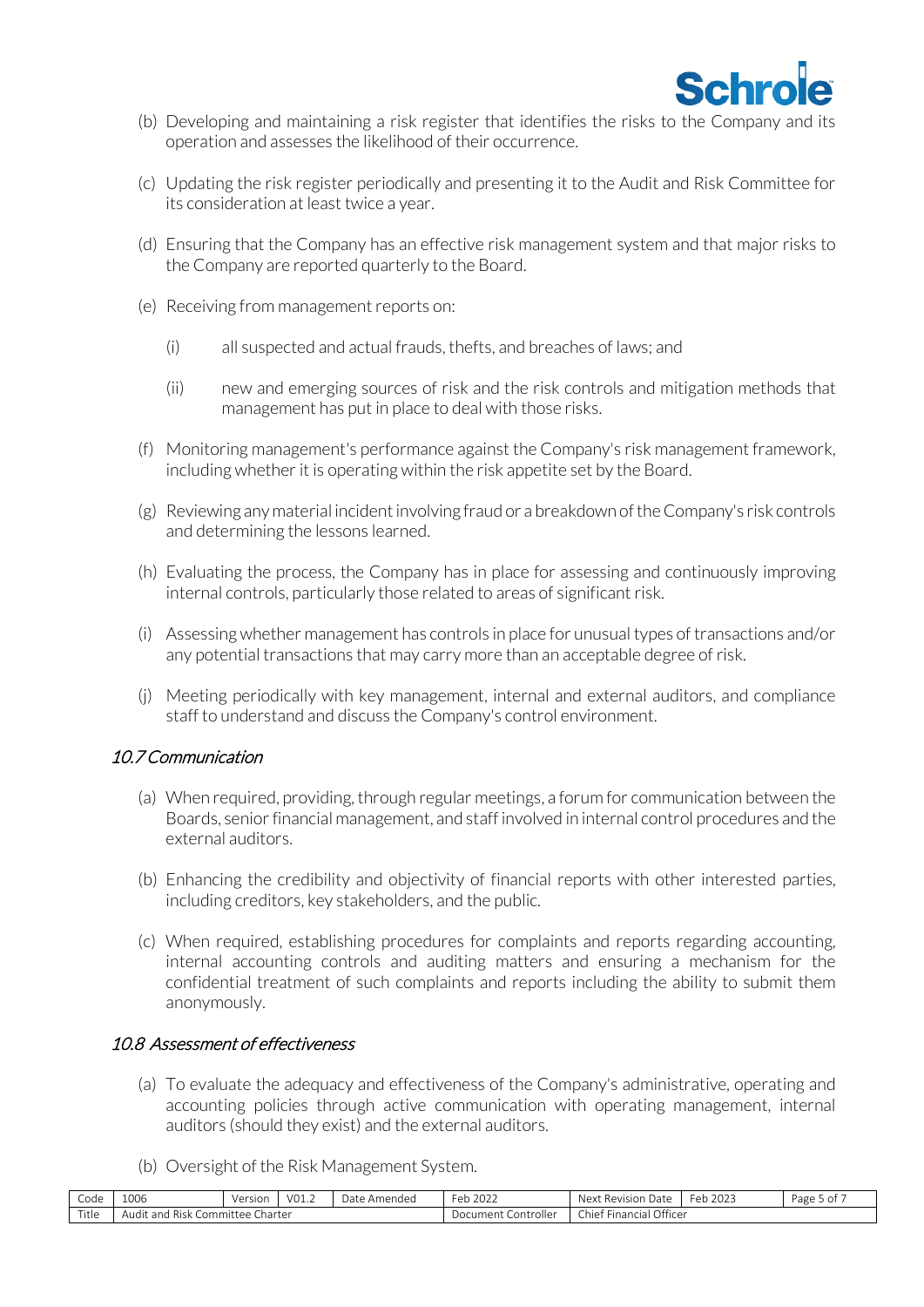

- (c) To oversee the establishment and implementation by management of a system for identifying, assessing, monitoring, and managing material risk throughout the company. This system will include the Company's internal compliance and control systems.
- (d) To review at least annually the Company's risk management systems to ensure the exposure to the various categories of risk are minimised prior to endorsement by the board.
- (e) To evaluate the Company's exposure to fraud.
- (f) To take an active interest in ethical considerations regarding the Company's policies and practices.
- (g) To monitor the standard of corporate conduct in areas such as arms- length dealings and likely conflicts of interest.
- (h) To identify and direct any special projects or investigations deemed necessary.
- (i) To ensure the appropriate engagement, employment, and deployment of all employees under statutory obligations.
- (j) To ensure a safe working culture is sustained in the workforce.
- (k) To determine the Company's risk profile describing the material risks, including both financial and non-financial matters, facing the company.
- (l) To regularly review and update the risk profile.

## 11. Reliance on information or professional or expert advice

Each member of the Committee is entitled to rely on information, or professional or expert advice, to the extent permitted by law, given or prepared by:

- (a) an employee of the Group whom the member believes on reasonable grounds to be reliable and competent in relation to the matters concerned.
- (b) a professional adviser or expert in relation to matters that the member believes on reasonable grounds to be within the person's professional or expert competence; or
- (c) another Director or officer of the Group in relation to matters within the Director's or officer's authority.

## 12. Access to advice

Members of the Committee have rights of access to management and to the books and records of the Company to enable them to discharge their duties as Committee members, except where the Board determines that such access would be averse to the Company's interests. Such access shall be provided on a timely basis.

Members of the Committee may meet with the auditors, both internal and external, without management being present.

| Code  | 1006                        | Version                | V01.2 | Amended<br>Date | $\sim$ $\sim$ $\sim$<br>Feb<br>2022 | --<br>Next<br><b>Revision Date</b> | 2023<br>Feb. | Page<br>: 6 OI |
|-------|-----------------------------|------------------------|-------|-----------------|-------------------------------------|------------------------------------|--------------|----------------|
| Title | Risk (<br>udit and<br>AUUIL | Charter<br>Committee C |       |                 | Controller<br>Document (            | Financial Officer<br>Chief         |              |                |